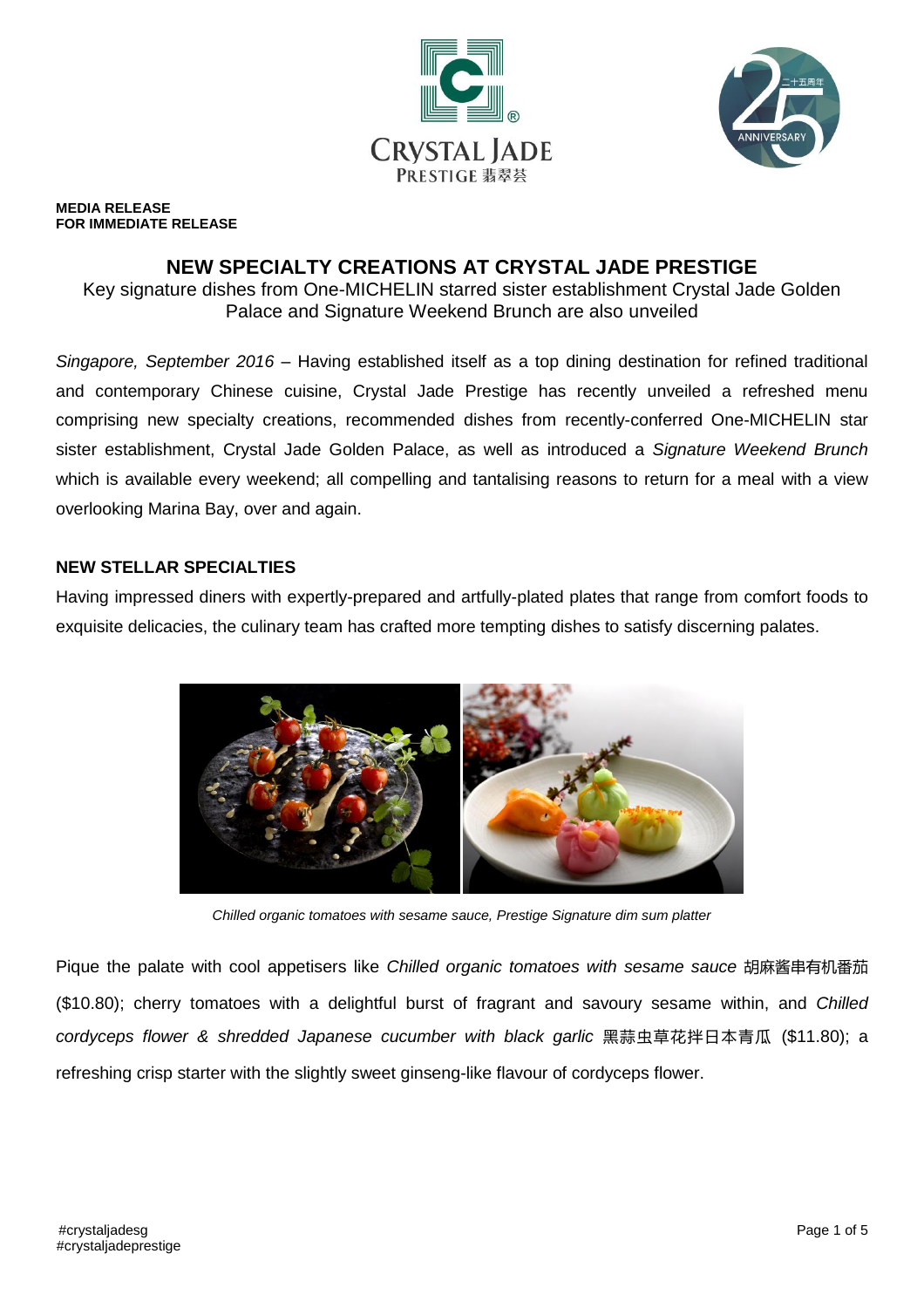Besides a dim sum menu of well-loved classics; some of which are jazzed up with interesting touches, the *Prestige Signature dim sum platter* 翡翠荟精选点心四拼 (\$10.80/portion of 4 items) comprises of four prettyin-pastel inventive steamed items – *Prawn & carrot dumpling with black truffle* 黑崧露三色虾饺, *Assorted mushroom dumpling* 金鱼蒸菌饺, *Osmanthus dumpling with prawn and celery* 桂花玉带饺 and *Water chestnut dumpling with olive and parsley* 马蹄香芹八宝袋.

Undoubtedly the show-stopper among the additions, the *Classic Pipa duck* 经典琵琶鸭 (\$18/reg, \$28/half, \$48/whole) and *Prestige Pipa duck* 翡翠南乳琵琶鸭 (\$18/reg, \$28/half, \$48/whole) are highly-recommended.



First butterflied to allow better penetration of flavours from the 10-hour homemade spice blend marinade, each duck is then blanched and basted with golden maltose sugar and vinegar, air-dried for another 10 hours before roasted to a perfect crisp finish. The *Prestige Pipa duck* 翡翠南乳琵琶鸭 rendition is brushed with an additional coat of fermented beancurd sauce before roasting; the sauce imparts an extra *umami* taste to the slightly fatty duck. Presented in its namesake mandolin shape, both variations of duck are also available as a duo platter; *Best of both worlds* 鸳鸯琵琶鸭 (\$48/whole).

Other highlights include a fragrant *Stir-fried assorted mushrooms with basil in claypot* 九层塔烧汁炒什菌煲 (\$22/small, \$33/medium, \$44/large), lusciously-sauced *Braised American beef with Chinese yam and red date* 红枣山药炆肥牛 (\$28/small, \$42/medium, \$56/large), and succulent *Grilled cod with fresh lemon lime salt* 柠檬青拧盐烤鳕鱼 (\$16.80/person).

Equally satisfying as a one-dish meal for one or for sharing among fellow diners, Crystal Jade Prestige's new *Crispy noodle with seafood in superior sauce* 金汤海鲜香脆面 (\$12/portion); fragrant deep-fried egg noodle with scallop and prawn paired with a luscious robust 'golden' gravy. Another noteworthy pick is the *Signature fried rice* 家乡炒饭 (\$20/small, \$30/medium, \$40/large); an unassuming plate imbued with the breath of the wok thanks to the chefs' culinary prowess, studded with spring onions, egg, diced homemade pickled radish for crunch and freshness, and just a light touch of finely-chopped salted fish..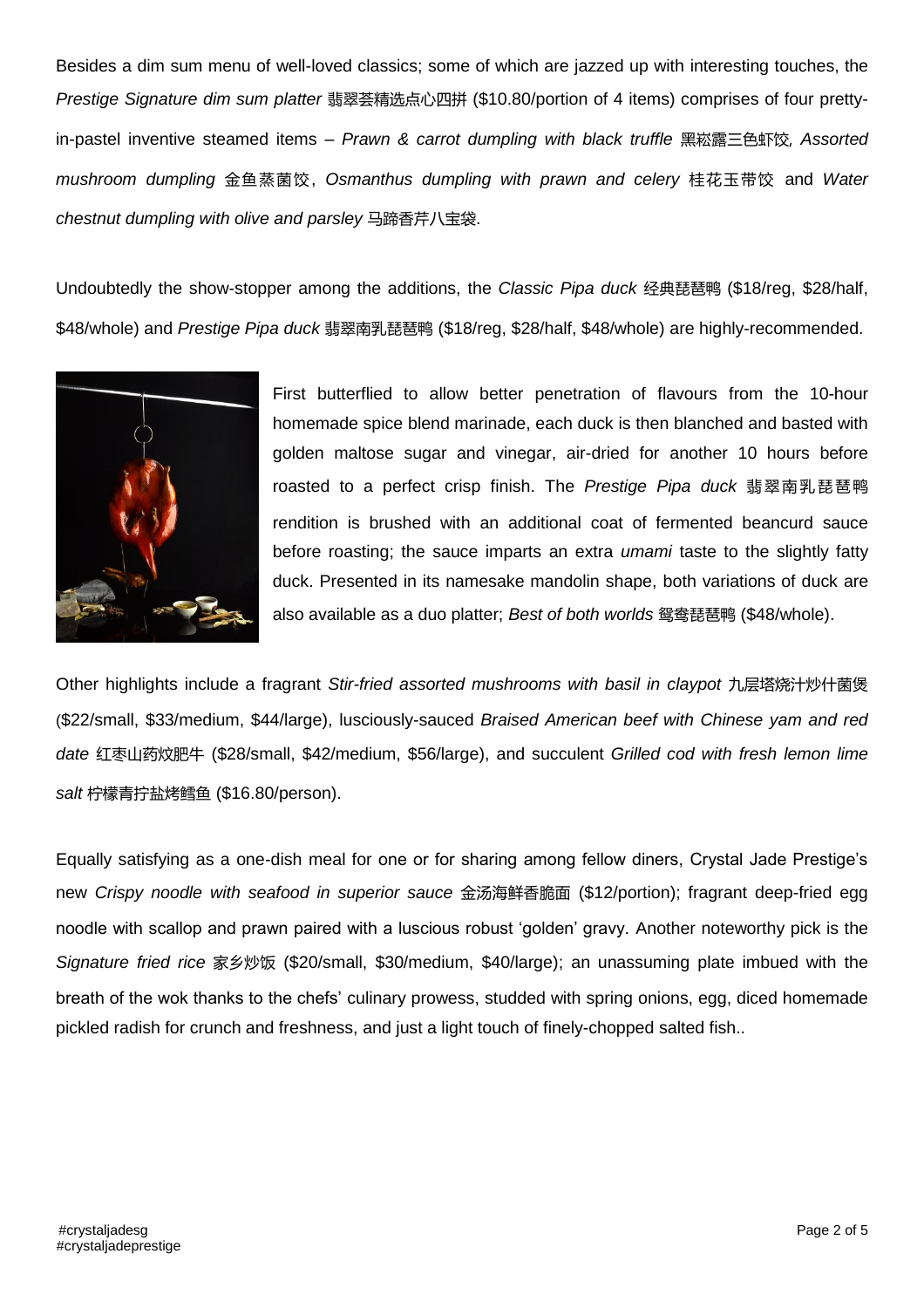

*Coconut jelly with fresh milk in coconut, Steamed pandan bun with green tea custard*

Sweet temptations are served in the form of *Coconut jelly with fresh milk in coconut* 椰皇鲜奶冻 (\$8.80); a refreshing chilled dessert with coconut flesh, and a fluffy-soft *Steamed pandan bun with green tea custard* 绿茶蒸香兰包 (\$6.80/portion of 4); a pandan-infused exterior enveloping a sweet-savoury molten lava filling of quality *matcha* or green tea, and salted egg yolk.

### **SPECIALTIES FROM ONE-MICHELIN CRYSTAL JADE GOLDEN PALACE**



*Chilled yellow cream crab in Teochew style, Sugar-coated yam*

Recently conferred One MICHELIN Star in the inaugural edition of the MICHELIN Guide Singapore 2016, Crystal Jade Golden Palace is a well-regarded stalwart fine dining restaurant that is best-known for its repertoire of contemporary Chinese and Cantonese cuisine, as well as delectable Teochew specialties.

Guests can now savour a compact selection of Crystal Jade Golden Palace's specialties prepared by the team of chefs at Crystal Jade Prestige, who have been imparted the recipes and have undergone training by the chefs from their sister establishment. Exquisite dishes include *Chilled yellow cream crab in Teochew style* 潮 式 冻 黄 羔 蟹 (\$11/100g), *Sautéed fresh crab meat with egg white* 西 施 炒 鲜 蟹 肉 (\$38/small, \$57/medium, \$76/large), *Baked lamb rack with red wine & black pepper* 红酒黑椒焗羊架(\$19 per person), as well as *Sugar-coated yam* 返沙芋头 (\$13/portion).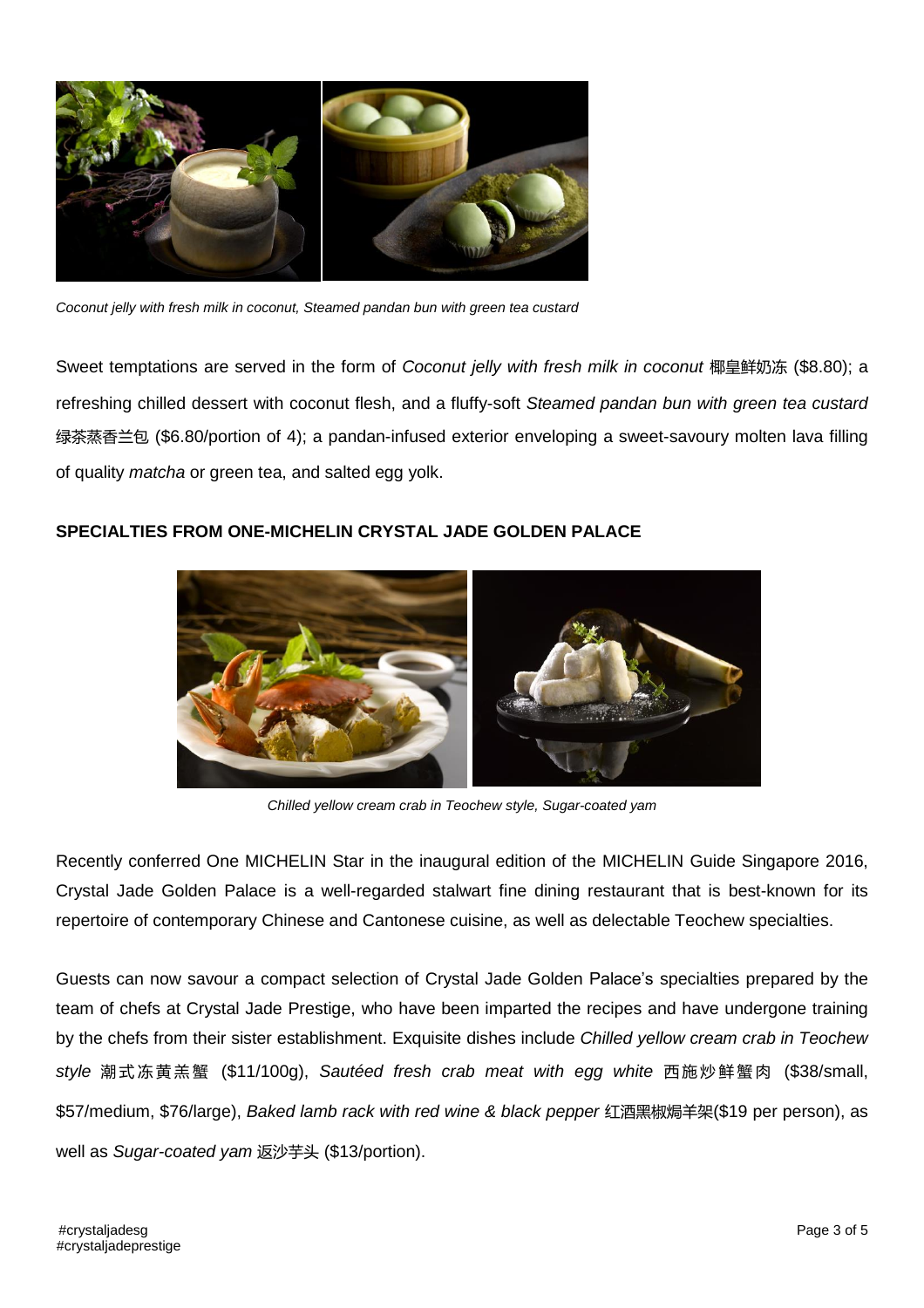#### **SIGNATURE WEEKEND BRUNCH**

Overlooking the picturesque Marina Bay area from its location on the second floor of Marina Bay Financial Centre's Ground Plaza, Crystal Jade Prestige offers the perfect idyllic setting for a leisurely Signature Weekend Brunch.

Available every weekend and priced at \$38 and \$48 per person for two seatings; 10am to 12 noon\* and 12 noon to 2pm, the sumptuous brunch includes 8 courses which diners can select from 6 different categories; appetisers (1), dim sum (3), soups (1), wok-fried dishes (1), main course (1) and desserts (1).

Jadeite members and DBS/POSB cardmembers enjoy a complimentary *Prestige Pipa Duck with Fermented Beancurd Sauce* (regular portion) with every two Signature Weekend Brunch. *\*Strictly by reservations only*

#### **FACT SHEET**

| <b>Opened</b>           | 20 January 2016                                                          |
|-------------------------|--------------------------------------------------------------------------|
| <b>Address</b>          | 8A Marina Boulevard, Marina Bay Financial Centre (Ground Plaza), #02-01, |
|                         | Singapore 018984                                                         |
| <b>Telephone</b>        | 6509 9493                                                                |
| <b>Operating Hours</b>  | Lunch                                                                    |
|                         | 11:15am to 3pm - Monday to Friday                                        |
|                         | 10am to 3:30pm - Saturday, Sunday & Public Holiday                       |
|                         | Dinner                                                                   |
|                         | 6pm to $10:30$ pm $-$ Daily                                              |
| <b>Size</b>             | 6135 sq ft                                                               |
| <b>Seating Capacity</b> | $140$ pax                                                                |
| <b>Payment</b>          | Cash / NETS / Mastercard / Visa / AMEX                                   |
| <b>BYO</b>              | No corkage charge                                                        |
| <b>Parking</b>          | Multi-storey carpark at Marina Bay Link Mall                             |
| <b>Website</b>          | www.crystaljade.com/crystal-jade-prestige                                |
| Hashtag                 | #crystaljadesg #crystaljadeprestige                                      |

*Note to editors:* 

- *All prices are subject to 10% service charge and prevailing GST.*
- *High-res images of Crystal Jade Prestige's new dishes and restaurant interior are available upon request via email.*

#### **ABOUT CRYSTAL JADE GROUP**

Founded in Singapore in 1991, Crystal Jade Culinary Concepts Holding is a well-known household name in Asia that is committed to preserving the rich traditions of Chinese cuisine through its specialty dining concepts ranging from fine dining restaurants and casual dining eateries to specialty bakeries.

Together, the group serves up a diverse menu of well-loved items such as *Lanzhou La Mian* and Shanghai favourites such as *xiao long bao*, Cantonese barbecued meats, noodles and congee, Hong Kong dim sum, as well as quality pastries and breads.

The award-winning group currently owns and operates over 100 outlets in 22 major cities with diverse dining concepts across Asia Pacific and in the United States.

Recently, Crystal Jade Golden Palace was awarded MICHELIN One-Star in the inaugural edition of the MICHELIN Guide Singapore 2016.